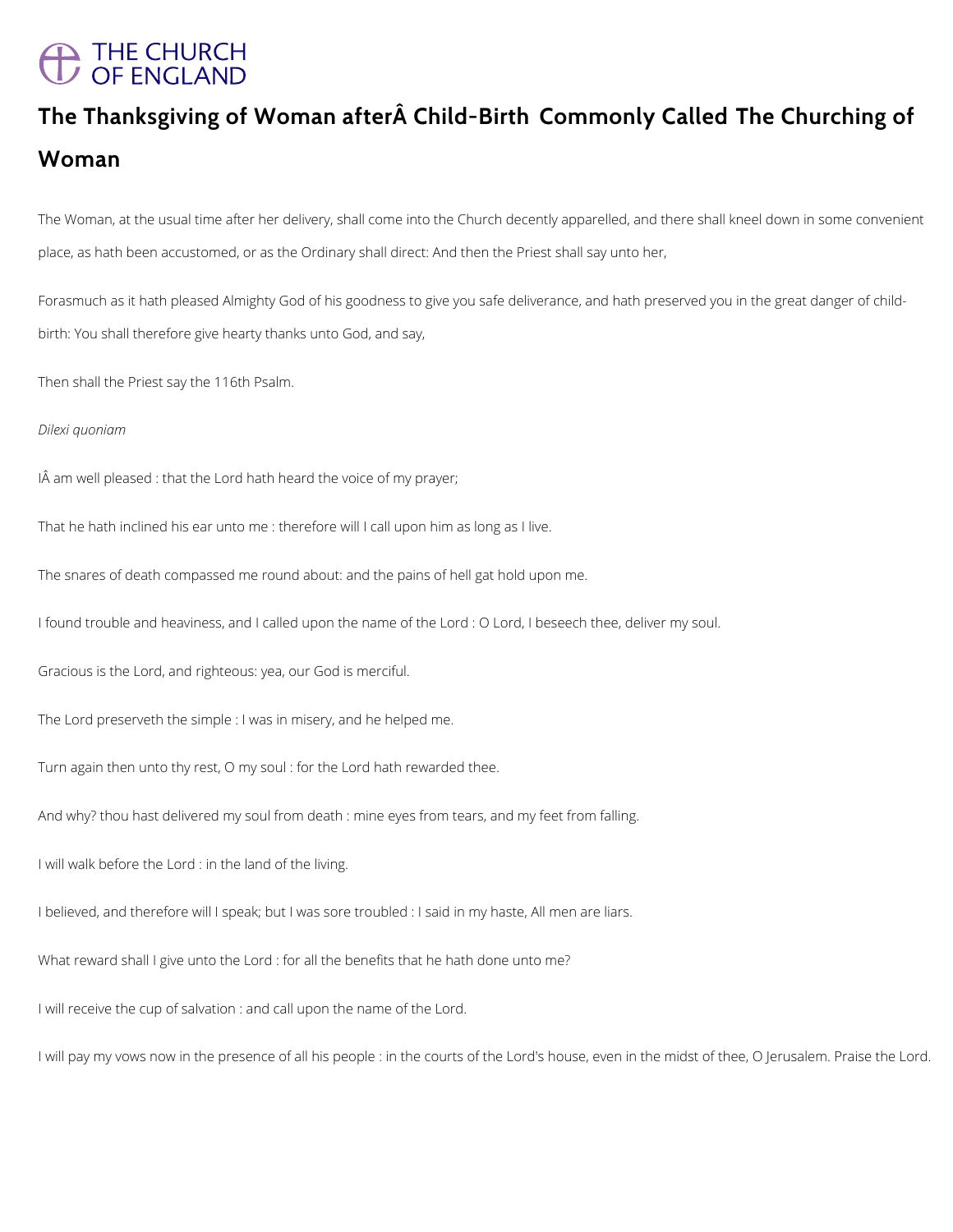Glory be to the Father, and to the Son : and to the Holy Ghost;

As it was in the beginning, is now, and ever shall be : world without end. Amen.

Or Psalm 127.

*Nisi Dominus*

Except the Lord build the house : their labour is but lost that build it.

Except the Lord keep the city : the watchman waketh but in vain.

It is but lost labour that ye haste to rise up early, and so late take rest, and eat the bread of carefulness : for so he giveth his beloved sleep.

Lo, children and the fruit of the womb : are an heritage and gift that cometh of the Lord.

Like as the arrows in the hand of the giant: even so are the young children.

Happy is the man that hath his quiver full of them : they shall not be ashamed when they speak with their enemies in the gate.

Glory be to the Father, and to the Son : and to the Holy Ghost;

As it was in the beginning, is now, and ever shall be : world without end. Amen.

Then shall the Priest say,

Let us pray.

Lord, have mercy upon us.

### **Christ, have mercy upon us.**

Lord, have mercy upon us.

## Â

Our Father which art in heaven, Hallowed be thy Name, Thy kingdom come, Thy will be done, in earth as it is in heaven. Give us this day our daily

bread; And forgive us our trespasses, As we forgive them that trespass against us; And lead us not into temptation, But deliver us from evil. For

thine is the kingdom, the power, and the glory, For ever and ever. Amen.

Minister. O Lord, save this woman thy servant;

Answer.Who putteth her trust in thee.